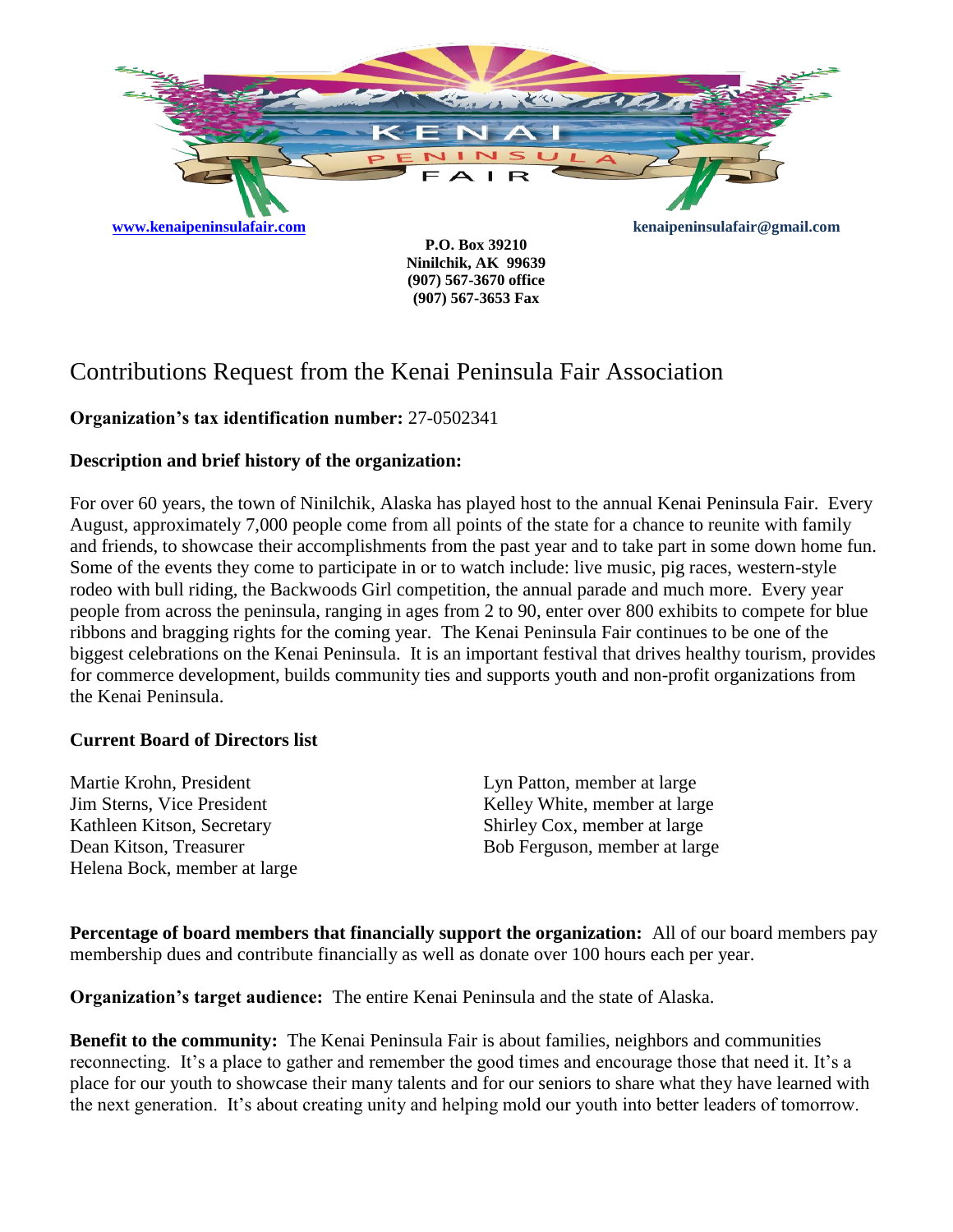Our youth are given many opportunities during the fair to shine. Not only by participating in competitions like "Alaska's Got Talent", or selling an animal in the Junior Market Livestock program or entering projects for judging in 4H or open class exhibits, competing in the youth rodeo or applying for one of the many jobs that we hire youth for during the fair, all are geared to help our youth feel special. By helping our youth connect with their communities, we help prepare them for the future. This year we will also be honoring our veterans with Red Friday. We are looking for sponsors to offer a discount to everyone in red on Friday and free admission for our veterans.

**How the contribution will be recognized by the organization:** The fair can customize and build a sponsorship package that fits your needs.

## **Benefits to Sponsor can include:**

- 1/4 page add in fair program. (Circulation of approx. 11,500)
- Sponsor recognition at each event.
- Banner signage on the grounds.
- Logo with link on our website for the fair year.
- 20 passes to the Kenai Peninsula Fair and the 4th of July Rodeo held at the fairgrounds.

6 parking passes.

These are just some of the things we have done, we are open to input from our contributors and work very hard to make sure they feel supported and appreciation by us.

You can find our budget and additional financial information about us at [www.guidestar.org.](http://www.guidestar.org/) I hope that we can work together to continue bringing the Kenai Peninsula together by means of the Kenai Peninsula Fair.

Sincerely,

Lara E. McGinnis

Lara E. McGinnis Fair Manager (907) 567-3670 [kpsfair@acsalaska.net](mailto:kpsfair@acsalaska.net)



**Contact the fair office to customize your sponsorship package today!**